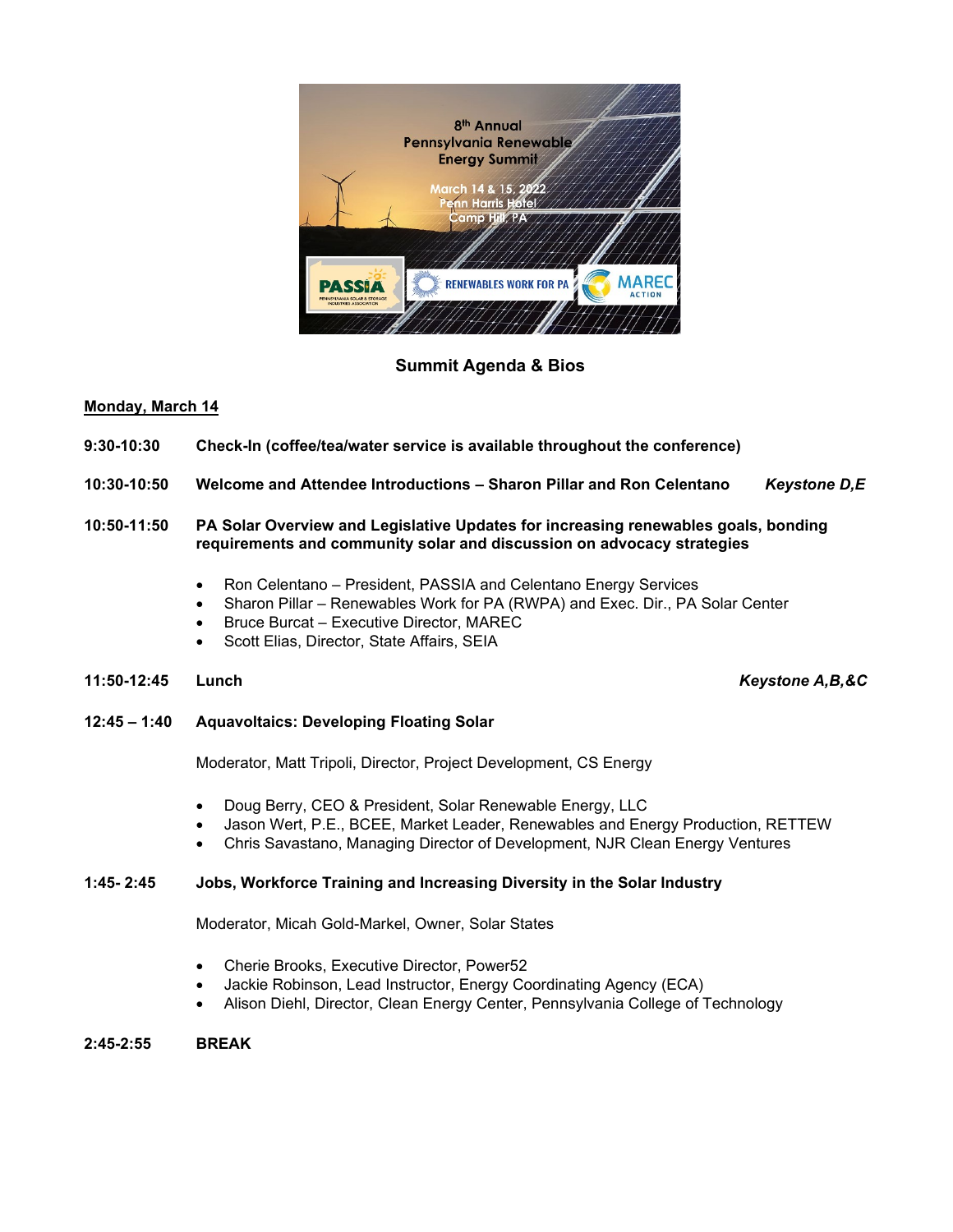# **2:55 - 3:55 Renewables on Contaminated Lands: Brownfield, Abandoned Mine Lands and Landfills**  Moderator – Matt Tripoli, Director, Project Development, CS Energy • Bryan Wehler, President and CEO ARM Group • Annika Colston, President & Founder, AC Power • Bobby Hughes, Executive Director, Eastern PA Coalition for Abandoned Mine Reclamation (EPCAMR) **4:00-4:30 The Business Case for Utility-Scale Energy Storage** • Julian Boggs, Manager, Regulatory and Policy Affairs, Key Capture Energy **4:30– 5:00 PA 2022 Building Code Updates and Streamlined Solar Permitting (NREL's) Solar App** • Ron Celentano, PASSIA and Philadelphia Solar Energy Association

- **5:00-7:00 RECEPTION –** light appetizers provided and cash bar *Keystone A,B,&C*
- **7:00 Dinner** OFFSIGHT for those who registered (you will be emailed separately with information)

# **Tuesday, March 14**

| $8:00 - 9:00$ | Breakfast (yogurt, fruit, cinnamon rolls, breakfast sandwiches)                                                                                                                                       | Keystone A, B, & C  |
|---------------|-------------------------------------------------------------------------------------------------------------------------------------------------------------------------------------------------------|---------------------|
| $9:00-10:20$  | Interconnection Topics: PJM Queue Updates and FERC Rule 2222                                                                                                                                          | <b>Keystone D,E</b> |
|               | Moderator:                                                                                                                                                                                            |                     |
|               | Mike Borgatti, Vice President, RTO Services & Regulatory Affairs, Gabel Associates<br>Tim Burdis, Sr. Manager of State Policy Solutions, PJM Interconnection LLC                                      |                     |
| 10:25-10:55   | <b>Engaging with FERC: The New Office of Public Participation</b>                                                                                                                                     |                     |
|               | Nicole Sitaraman, Deputy Director, Office of Public Participation, FERC                                                                                                                               |                     |
| 11:00-12:00   | <b>Agrivoltaics and Dual Use Solar Applications</b>                                                                                                                                                   |                     |
|               | Moderator: Sharon Pillar, Renewables Work for PA and PA Solar Center                                                                                                                                  |                     |
|               | Michael Roth, Policy Director, PA Department of Agriculture<br>Caroline Owens, Solar Shepherd, Owens Family Farm and Advisory Board Member,<br>$\bullet$<br>American Solar Grazing Association (ASGA) |                     |

• Michael Baute, Director of Regenerative Energy and Land Management, Silicon Ranch **Corporation**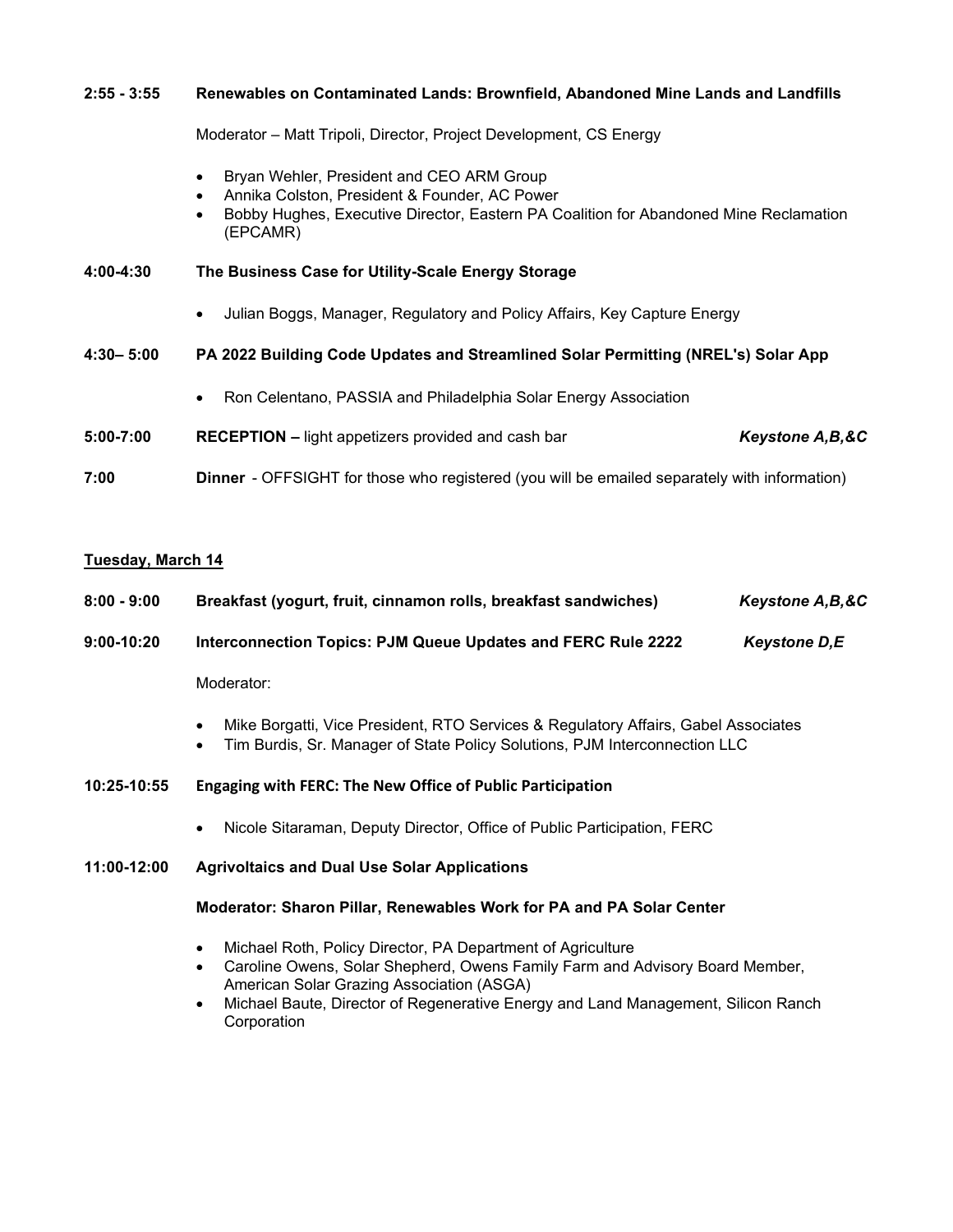# **Speaker Bios (in order of appearance)**



#### **Ron Celentano – President, PASSIA and Celentano Energy Services**

Ron Celentano is a solar energy industry consultant with Celentano Energy Services (CES). He started working in the solar energy field over 40 years ago, with more than 25 years focused on solar PV. Generally, his experience covers technical and policy related fields, including system design, commissioning, testing, performance monitoring installation; project oversight representing the customer; expert witness regarding technical assessments of PV systems and products; installer/code official training, curriculum development, rebate program administration. He's trained hundreds of solar PV

installers, and has conducted many teacher workshops on solar PV curriculum development for secondary/HS education across PA, and presented many seminars to engineers/architects on the subject of solar energy technologies. He has also worked on solar PV projects in Africa and Central America, designed/oversaw installations, conducted diagnostics and trained installers. He has been involved with helping shape most all of Pennsylvania's state laws and regulations in solar energy over the past two decades, including net metering, interconnection, PA's solar share requirement, closing the borders and many other policy related issues. Currently, he is President of Pennsylvania Solar & Storage Industries Assoc. (PASSIA) and V.P. of Mid-Atlantic Solar & Storage Industries Assoc. (MSSIA) for Pennsylvania, and he holds a BS in Physics and MS in the field of Mechanical Engineering.



#### **Sharon Pillar – Renewables Work for PA (RW4PA) and Executive Director & Founder, PA Solar Center**

Sharon Pillar is the co-leader of the Renewables Work for Pennsylvania (RW4PA), a coalition of nearly 100 renewable energy companies working together to advance policy in the state along with PASSIA and MAREC. Sharon is also the founder and executive director of the Pennsylvania Solar Center, a nonprofit that works to expand the benefits of solar through technical assistance to nonprofits and businesses, savy communications and outreach, and solar policy reform. Sharon owns the Hot Earth

Collaborative LLC, a consultancy she started in 2013 to advance clean energy markets that transform our communities, economy, and environment. Since 2016 she has also consulted for Environmental Entrepreneurs (E2) as their Pennsylvania Advocate working with businesses across the state to advocate for clean energy and served as a co-facilitator for the PA Department of Environmental Protection's Finding PA Solar Future project. Previously, Sharon worked for seven years at PennFuture, where she worked as the Project Manager for solar programs and as a climate change advocate. Prior to her work in clean energy, Sharon worked in the pharmaceutical research field for 15 years. She holds an M.A. in Earth Literacy from St. Mary's-of-the-Woods College, Terre Haute, IN, and a B.A. in Psychology from Mansfield State University, Mansfield, PA.



#### **Bruce Burcat – Executive Director, MAREC**

Bruce Burcat is an attorney with over thirty-years' experience in the utility and energy regulatory fields. He is responsible for MAREC Action's efforts to promote the growth and development of renewable energy in its ten jurisdictions. Mr. Burcat joined the Mid-Atlantic Renewable Energy Coalition in 2010 as its Executive Director and later transitioned to heading MAREC Action in his current position as Executive Director. This organizational change has allowed him to focus more on direct advocacy for MAREC

Action's utility-scale wind and solar companies in the states in the MAREC Action region. Prior to assuming his roles in the renewable energy industry, Mr. Burcat served for nearly fifteen years as the Executive Director of the Delaware Public Service Commission. He was also an attorney for the New Jersey Division of the Ratepayer Advocate, managing the Division's water and wastewater utility cases and represented the Advocate in energy cases, and prior to that served as a Senior Rate Attorney for General Waterworks Management and Service Company. Mr. Burcat is a graduate of the University of Delaware. He received his Juris Doctor degree from Rutgers University School of Law – Camden and a Master of Laws (LL.M.) degree in Taxation from the Villanova University School of Law.



#### **Scott Elias, Director, State Affairs, SEIA**

As SEIA's Director of State Affairs, Mid-Atlantic, Scott manages and supports SEIA's policy efforts in a number of states, including Delaware, Maryland, New Jersey, Pennsylvania, Washington, D.C and West Virginia. Originally from Oceanside, New York, Scott graduated with High Honors from Wesleyan University's College of Social Studies, a rigorous multidisciplinary major focusing on Economics, History, Government, and Political and Social Theory. Always passionate about tackling climate change, Scott's

roots in the clean energy industry began in high school when he proposed that his school district invest in solar. This passion continued at Wesleyan, where he organized a Climate Change conference that laid out organizing, technological, and policy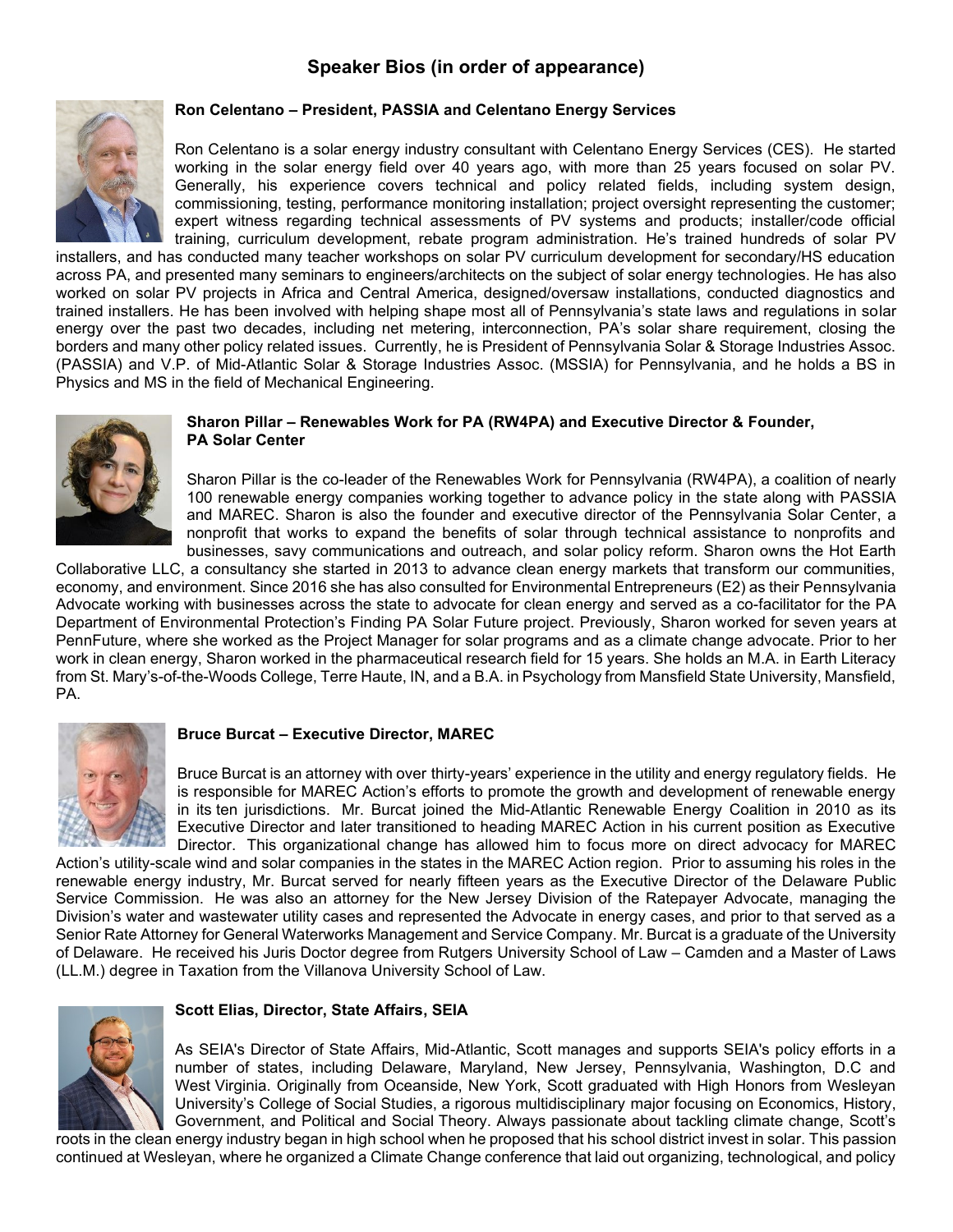solutions to the climate crisis and explored how taking action on climate change can improve social justice, create good jobs, grow business, and enhance national security. In his spare time, Scott enjoys hanging out with his rescue dog, Rigby, and exploring the outdoors, sports, HBO, Netflix, and rooting for the Green Bay Packers.



#### **Matt Tripoli, Director, Project Development, CS Energy**

Matt Tripoli works on the development of commercial solar and energy storage projects for CS Energy. Prior to joining CS, Matt developed distributed generation projects for IMG Energy Solutions throughout Pennsylvania, developed various renewable energy projects for PPL, and worked in offshore oil and gas production in the Gulf of Mexico for Chevron. Matt is a professionally licensed engineer in

the Commonwealth of Pennsylvania, has an MBA from Lehigh University, and a BS in Electrical Engineering from Penn State. Matt lives and works in Allentown.



#### **Doug Berry, CEO & President, Solar Renewable Energy, LLC**

Mr. Berry is the CEO and President of Achieve Energy Solutions, LLC (AES) and Solar Renewable Energy, LLC (SRE). Mr. Berry has over 35 years' experience in providing a wider variety of energy solutions, solar energy systems, healthcare, and real estate consulting and development services. His experience includes the areas of energy solution services, capital investment and financing, development services, merger and acquisition and strategic planning. Mr. Berry's experience includes oversight/owner of AES which is licensed in 8 states and provides services to clients for energy

procurement, lighting efficiency projects and Demand Response. Has has developed, managed, and monitored over 250 commercial Solar Energy Systems up to 8.9MW in size and generating over 100MWhs of output annually in the Mid-Atlantic and Northeast Regions of the United States. SRE maintains a majority equity ownership in a large number of these solar energy systems. SRE has constructed ground mount, roof mount, parking garage, and floating solar arrays. SRE has partnered with lenders and other capital sources to provide project financing to credit qualified customers through Power Purchase Agreements, Power Service Agreements and Tax Credit Equity Financing. He is highly active in the Solar Renewable Energy Credit (SREC) futures exchange market. SRE is a PJM GATs Aggregator and Broker that sells SRECSs for 75MWhs of solar output to public utilities in PA, NJ, MD, OH, MA, CT, DE and D.C. Mr. Berry was Partner at KPMG, LLC for over 20 years, Partner-in-charge of the Senior Living Consulting Practice nationally, Partner at ParenteBeard, LLC for 7 years, and Partner-in-charge of the Healthcare and Senior Living Consulting Practice.

#### **Chris Savastano, Managing Director of Development, NJR Clean Energy Ventures**

Chris Savastano has been the Managing Director of Development at NJR Clean Energy Ventures for nearly 12 years. Prior to NJR Resources, he worked as the Sr. Director C&I Solutions at Comverge, Director of Corporate Strategy at PSEG and Director Development and Financial Services at PSEG Energy Technologies. Chris has an MBA in Corporate Finance from Fairleigh Dickinson, Florham Campus and an BSME, Mechanical Engineering from New Jersey Institute of Technology.



#### **Jason Wert, P.E., BCEE, Market Leader, Renewables and Energy Production, RETTEW**

"Jason Wert is RETTEW's Market Leader for in the Renewables and Energy Production markets. His responsibilities include application of new technologies and processes to unconventional infrastructure challenges, development of new clients and markets, and project oversight of critical portfolio projects. He has led RETTEW's efforts in the deployment of Floating Solar for our clients and communities and is a registered Professional Engineer in seventeen states."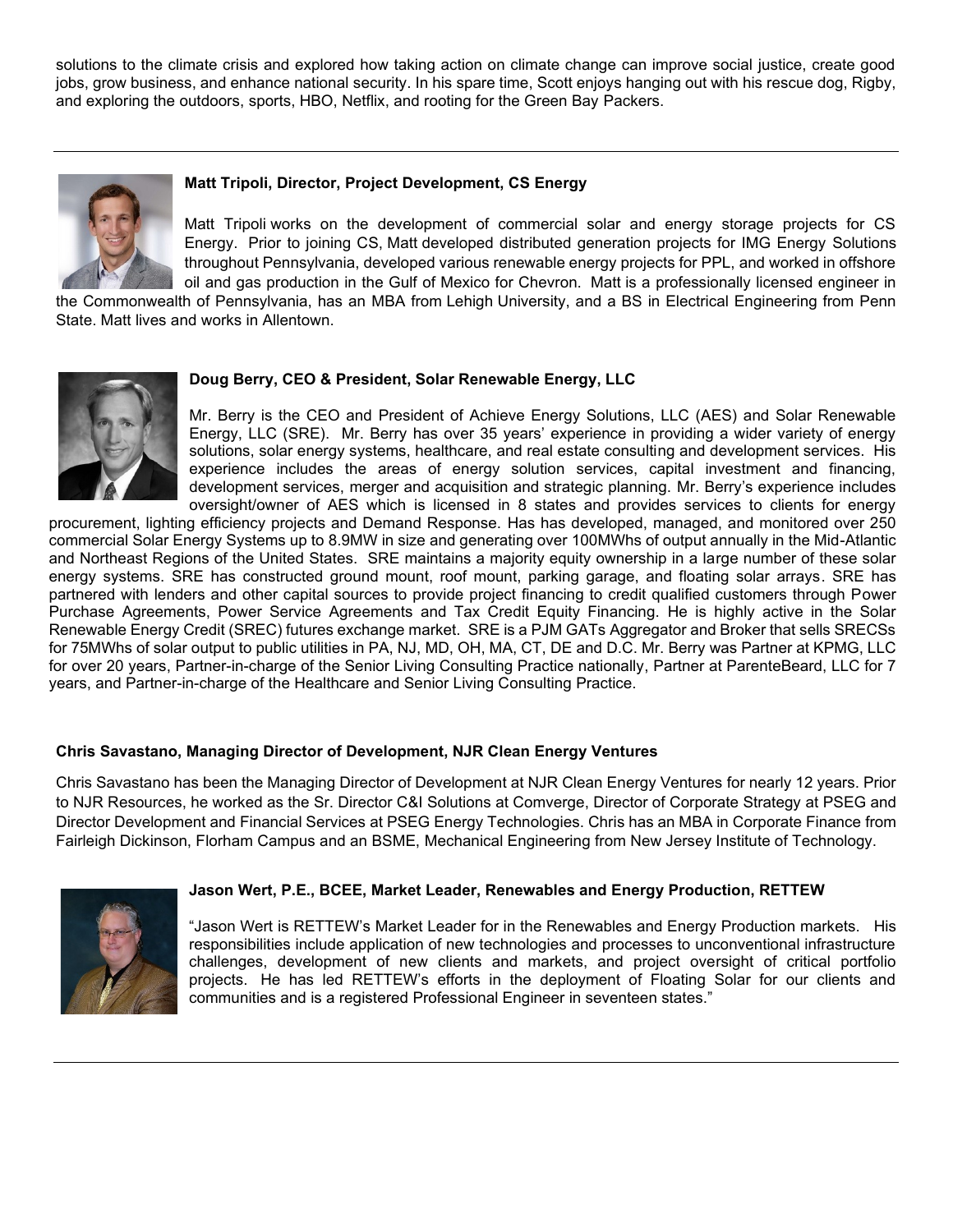#### **Micah Gold-Markel, Owner, Solar States**



Micah founded Solar States in 2008. Solar States is the on ramp for inner city residents looking to find jobs in the solar industry. As a result of our founding ethos, we have a dual mission to install solar and educate the next generation of solar installers. We have completed over 800 projects for residential and commercial clients, impacted hundreds of students through our curriculum and job placement, and hired a number of these students ourselves. In 2008, not long after we'd heard Van Jones speak about

the coming Green Collar Economy at the Academy of Natural Sciences, we launched with a dual-mission to educate *and* install. We knew that, in order to accomplish our objective of making the rise of solar a benefit to ALL in our communities, we had to design a business model that wasn't industry standard. The business model of Solar States is to 1) train and hire locally, 2) treat our people well, and 3) make solar accessible to all.

#### **Jackie Robinson, Lead Instructor, Energy Coordinating Agency (ECA)**



Jackie Robinson helps train about 300 people each year to do weatherization, solar installation, and energy audits at the Energy Coordinating Agency, **In March 2010**, ECA opened the Knight Green Jobs Training Center to prepare unemployed/underemployed young people, returning citizens, veterans, and older workers looking to re-tool their skills to enter the growing clean energy workforce. ECA offers industry-driven training that includes classroom theory, hands-on training, and field experience. We equip our graduates with portable and stackable credentials recognized nationwide, and are committed to

diversifying the building and energy trades. Our Energy Auditor and Solar PV Installer programs are accredited by the Interstate Renewable Energy Council (IREC), and in 2013 ECA's Training Center was recognized as IREC's 3i Clean Energy Training Program of the Year.



### **Alison Diehl, Director, Clean Energy Center, Pennsylvania College of Technology**

Alison Diehl is the Director of the Clean Energy Center at Pennsylvania College of Technology, which offers industry-aligned clean energy workforce training and credentials in the U.S. Mid-Atlantic region. Alison brings over 12 years of expertise in training and workforce development specific to the building performance sector and spearheaded efforts to achieve training program accreditation through IREC – the Interstate Renewable Energy Council. She works directly with the US Dept of Energy's

Weatherization Assistance Program in Pennsylvania to develop creative strategies to attract and retain a diverse pipeline of new energy efficiency workers. She is a member of the PA Weatherization Policy Advisory Council, the National Weatherization Trainers Consortium, and the Crew Leader Scheme Committee for US DOE's National Guidelines for Home Energy Professionals.



#### **Cherie Brooks, Executive Director, Power52 Foundation**

Cherie Brooks is Visionary Co-Founder, President & CEO of Power52 Foundation (Power52, Inc). Under Cherie's guidance and vision, Power52 Foundation launched its first Private Career School in 2017, Power52 Energy Institute Baltimore City. The Institute's curriculum is accredited by the National Center for Construction, Education, and Research (NCCER). Power52 Energy Institute is the first clean energy private career school in the State of Maryland to be approved by The Maryland Higher Education

Commission (MHEC). Power52 Foundation is one of two non-profits to ever receive approval from the Maryland Higher Education Commission to own and operate a private career school in the State of Maryland. Mrs. Brooks has obtained her Master Trainer credentials from NCCER as well. Training programs are currently offered in both Howard and Baltimore Counties with future programs being developed in the British Virgin Island, Florida, and Arizona. Prior to Power52, Cherie served as the Executive Director of Prosperity Pail Ministry Works. Under Cherie's leadership, Prosperity Pail worked to provided STEM centers for local schools to introduce youth to renewable and clean technologies. Before launching into the 501(c)3 world, Cherie worked in the wireless industry with direct negotiation of contracts, project management, and site acquisition services for fortune 500 companies, including Verizon and AT&T. She has sited and managed over 200 telecom sites and negotiated and oversaw each site through leasing to construction milestones. Cherie managed subcontractors/site acquisition specialists on all project phases (leasing, zoning, compliance, A&E, and Regulatory) on AT&T's LTE Project as well as Verizon's New Site /Raw Land Builds. Mrs. Brooks attended Bowie State University for undergrad and is an active member of Alpha Nu Omega Sorority, Inc. as well as a member of Jack & Jill of America, Columbia, MD Chapter where she has held various chair positions during her seven year tenure.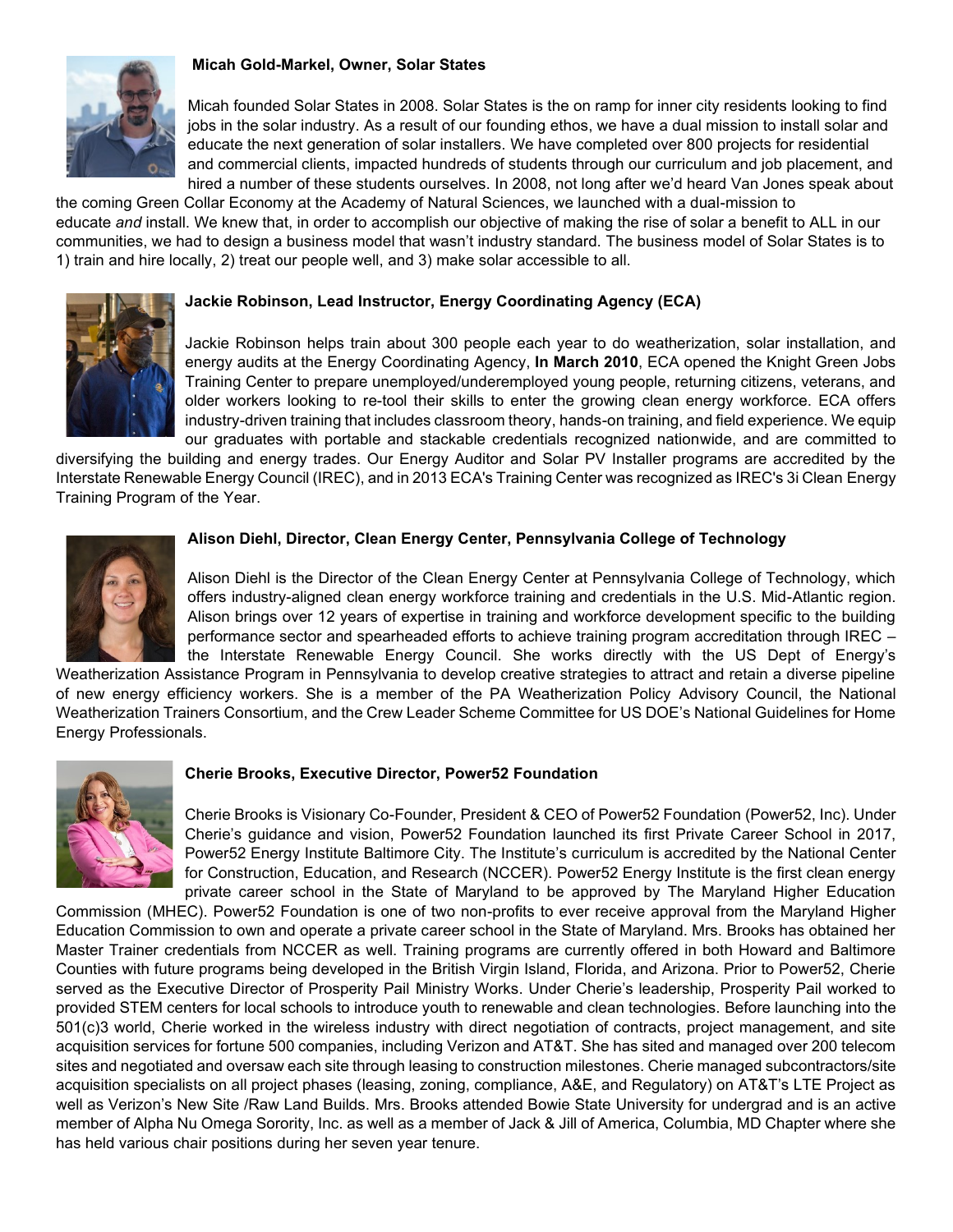#### **Annika Colston, President & Founder, AC Power**



Annika Colston founded AC Power to bring unique vision to solar project development on landfill and brownfield sites. She passionately leads AC Power with the goal of improving the local environment for future generations by turning obstacles into opportunities. Annika has been developing alternative energy projects for over two decades and has experience across all aspects of project development. Annika's most recent experience includes Vice President at PV Navigator where she originated and developed over 50 MW of solar projects on landfills and brownfields and President of C2i

Methane where she developed and sold a portfolio of landfill gas to energy projects. Ms. Colston has worked on solar, landfill gas, anaerobic digestion, coal mine methane, hydropower, and energy efficiency projects. A pioneer in carbon credit markets, both compliance and voluntary markets, Annika was responsible for sourcing, developing and marketing the first ever climate change project under the Kyoto Protocol to receive carbon credits. She has been innovating ever since. Ms. Colston holds a Masters of City Planning from Massachusetts of Institute of Technology and a Bachelor of Arts in Economics and Environmental Studies from Boston University.



#### **Bryan Wehler, President and CEO ARM Group**

Mr. Wehler is the President and CEO of Hershey-based ARM Group and has completed dozens of designs and permits for C&I and utility-scale solar projects throughout the Mid-Atlantic Region over the last 20+ years. Mr. Wehler led the design-build team for the successful completion of the award-winning 1MW solar project at the Country Meadows Retirement Community in Frederick, MD. Mr. Wehler specializes in completing solar projects at challenging sites, such as historical mining sites, landfills, and

other brownfield sites. Mr. Wehler developed the patented design of a first of its kind solar system integrated into the face of a retaining wall at a landfill in South Hadley, Massachusetts. This project received the Solid Waste Association of North America (SWANA) *Excellence Award* for Landfill Re-Use. Mr. Wehler is a licensed Professional Engineer in PA, MA, OH, CT, KY, RI, WV and a licensed Professional Geologist in PA. He is an instrument-rated private pilot and enjoys mountain biking, hunting, surfing, snowboarding and golf. He lives with his wife and three children, in Mechanicsburg, PA.



#### **Bobby Hughes, Executive Director, Eastern PA Coalition for Abandoned Mine Reclamation (EPCAMR)**

Bobby Hughes has 27 years of experience in abandoned mine land reclamation, water pollution control technologies, environmental education, and capacity building in coalfield communities throughout Northeastern & Northcentral PA. He is a coalition builder, grant writer, and grant administrator, coordinator of 24 State-wide Conferences on Abandoned Mine Reclamation, author

of an activity/coloring book for youth on EPCAMR's work, an e-book on our AMD Environmental Education Programs, and a Cornell University Press publication on Civic Ecology. He is currently working with EPCAMR Staff to advocate for renewable energy projects on mine lands related to solar and the further development of a GIS Tool for siting potential solar projects on mine lands across PA, geothermal projects utilizing underground mine pool water, rare earth elements recovery, pump storage of underground mine pool water, and implementation of green infrastructure best management practices in coalfield communities.



#### **Julian Boggs, Manager, Regulatory and Policy Affairs, Key Capture Energy**

At Key Capture Energy, Julian Boggs works to develop incentive and procurement structures state programs to support front-of-the-meter energy storage systems. Prior to working at KCE, Julian was the state policy director for the US Energy Storage Association (now part of American Clean Power) where he advanced energy storage policy in state legislatures and utility commissions in key states across the country. Prior to that, Julian was the policy director for the Keystone Energy Efficiency Alliance (KEEA) in

Pennsylvania where he helped secure that state's extension of utility energy efficiency programs and establish the use of Commercial Property Assessed Clean Energy (C-PACE) in Pennsylvania. Julian also was a leading voice on energy policy in Harrisburg, the state capitol. He has been an advocate for clean energy policies since 2009 and has a bachelor's degree from Colorado College.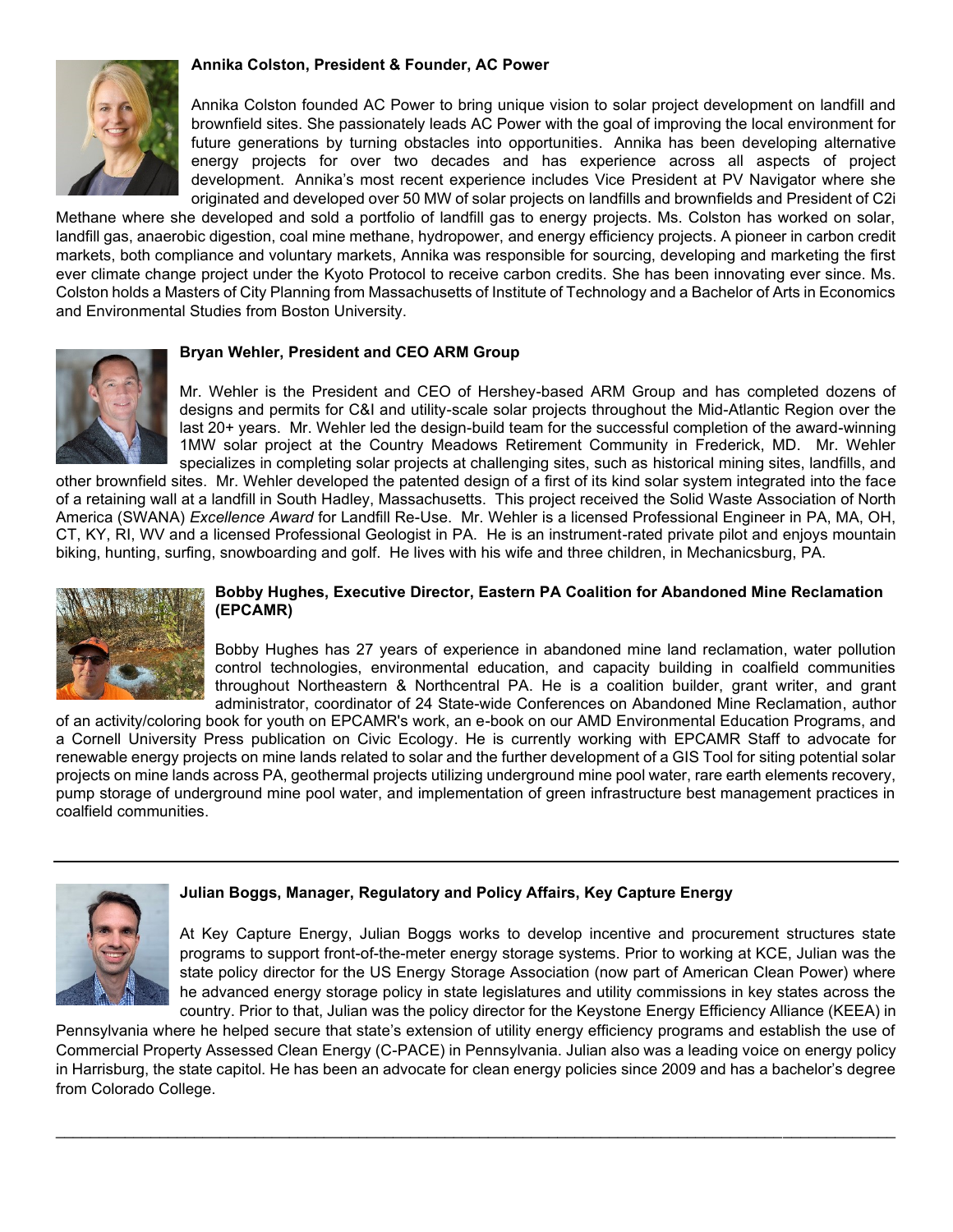

### **Mike Borgatti, Vice President, RTO Services & Regulatory Affairs, Gable Associates**

Mr. Borgatti has over 14 years of energy industry experience and leads Gabel Associates' RTO Services team. He is an expert on the complex, technical operations of RTOs and has been a leader in the development of RTO rules related to capacity, energy, and other structural issues. He frequently develops position papers, analyses, briefs, and provides expert testimony at the RTOs, FERC, and state utility commissions. He identifies the impact of RTO technical complexities on the business plans of his clients and helps to evaluate the risks, costs, and revenue implications associated with tariff changes. He also

works on project development and risk analysis related to generation interconnection, merchant transmission, and credit issues.



#### **Tim Burdis, Sr. Manager of State Policy Solutions, PJM Interconnection LLC**

As senior manager of state policy solutions, Burdis manages a team of professionals who endeavor to harmonize emerging state electricity policies with wholesale market design and transmission system planning policies. His organization specifically focuses on: offshore wind development; clean energy development; resource adequacy evolution; grid modernization; and, grid security maintenance. Before his current post, Burdis served as the business operations manager to PJM's General Counsel / Senior Vice President of Law, Compliance and External Relations. Here he managed a portfolio on matters

relating to corporate governance, regulatory filings, development of policy and messaging, and long-term corporate strategy. Prior, Burdis served as manager of policy analysis & strategy, managing a team of economists focused on the outreach and strategy development for state government engagement, focusing on policy assessment, market design and transmission planning. Additionally, he managed PJM's engagement with the Organization of PJM States, Inc. (OPSI) and its interaction with the company's Executive Team and Board of Managers. Burdis started his career as an engineer working in PJM's markets and operations divisions. He is a master's candidate at the University of Pennsylvania Law School. He holds a Master of Science in Engineering from West Virginia University and a Bachelor of Science from Lebanon Valley College.

#### **Nicole Sitaraman, Deputy Director, Office of Public Participation, FERC**

**\_\_\_\_\_\_\_\_\_\_\_\_\_\_\_\_\_\_\_\_\_\_\_\_\_\_\_\_\_\_\_\_\_\_\_\_\_\_\_\_\_\_\_\_\_\_\_\_\_\_\_\_\_\_\_\_\_\_\_\_\_\_\_\_\_\_\_\_\_\_\_\_\_\_\_\_\_\_\_\_\_\_\_\_\_\_\_\_\_\_**

Nicole Sitaraman serves as Deputy Director of the Office of Public Participation at the Federal Energy Regulatory Commission. Nicole has extensive experience in clean energy policy, consumer and civil rights advocacy and stakeholder engagement. Prior to joining FERC, she served as Vice President of External Affairs and Policy at Sustainable Capital Advisors, a Black-owned financial advisory and consulting firm dedicated to connecting capital to communities for inclusive sustainable infrastructure

projects. Prior to joining Sustainable Capital Advisors, Nicole was a Senior Manager of Public Policy at Sunrun, Inc., the nation's largest residential solar, battery storage and energy management services provider.

Her work at Sunrun followed several years of service as an Assistant People's Counsel in the Office of the People's Counsel for the District of Columbia where she was the chief advisor on local, regional and federal clean energy policy on behalf of DC ratepayers. She began working on energy issues after serving as an attorney at one of the nation's leading civil rights litigation firms. Nicole has been featured in such publications as *Forbes*, *Utility Dive*, *CleanTechnica*, *PV Magazine*, *Solar Power World* and *the AFRO*. She serves on the Advisory Board of the Yale Center for Business and the Environment and as a member of the District of Columbia Commission on Climate Change and Resilience. Nicole is a first-gen college graduate, earning her Bachelor of Arts degree in English Language and Literature at Yale University in 2000 and J.D. at Boston University School of Law in 2004.